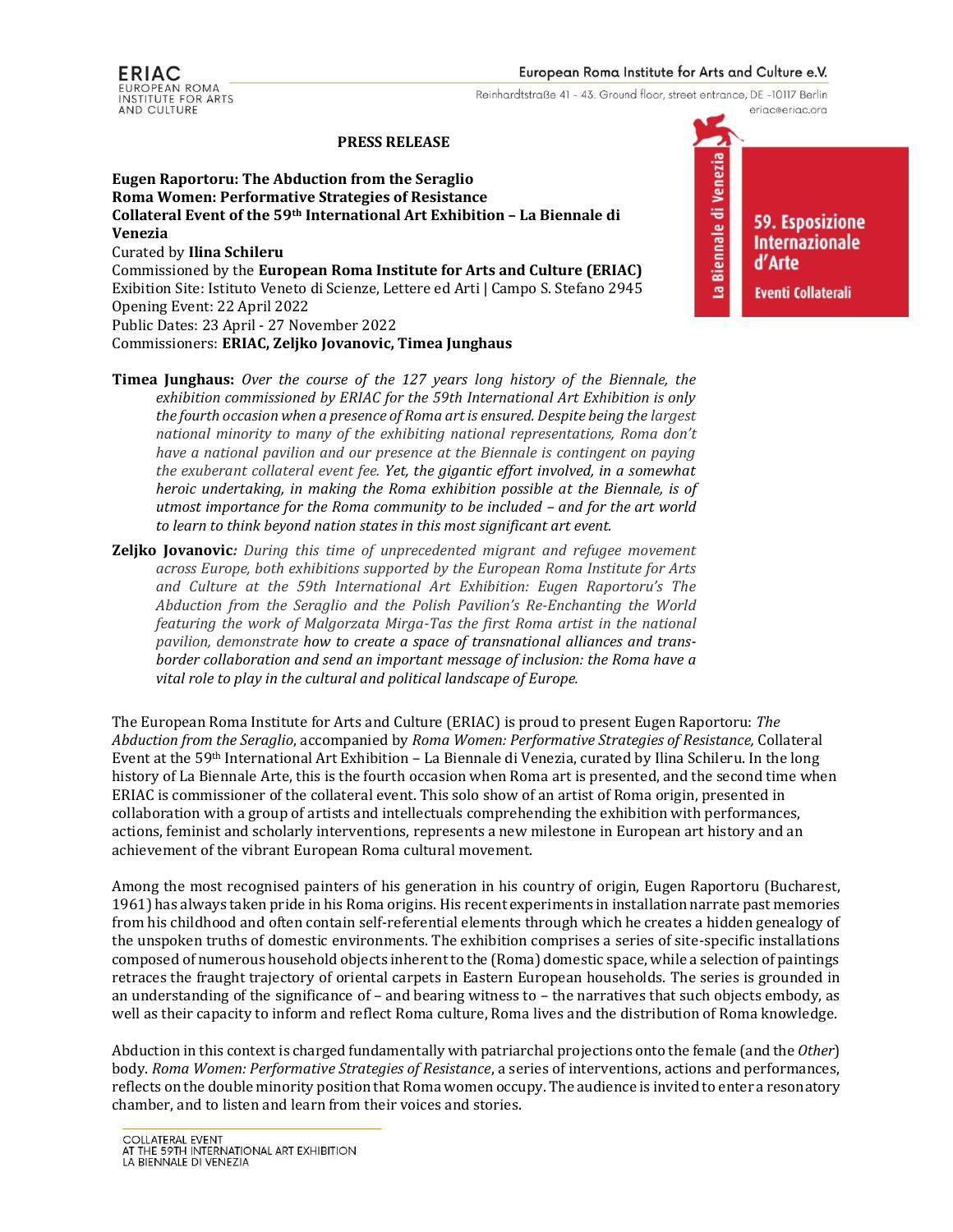The artists invite the viewer to meditate on the specific time-space configuration of notions of identity and history, as well as trauma, hope, the body and affect. Focusing a magnifying glass on the ongoing mystification, exoticism, feminisation, sexualisation and criminalisation of the Roma body in western society, *The Abduction*  invites a critical interrogation of the links between power and realism, violence and the picturesque.

The exhibition will be accompanied by a catalogue.

## **With special contributions from:**

Ethel Brooks, Ioanida Costache, Mihaela Drăgan, Carmen Gheorghe, Delia Grigore, Angéla Kóczé, Dijana Pavlovic, Erasma Vicenzina Pevarello, Alina Șerban

# **ZELJKO JOVANOVIC, TIMEA JUNGHAUS (ERIAC) | COMMISSIONER:**

The European Roma Institute for Arts and Culture [\(ERIAC\)](https://eriac.org/), as a joint initiative of the Council of Europe, the Open Society Foundations, and the Roma Leaders' initiative – the Alliance for the European Roma Institute for Arts and Culture, has a unique mandate as the transnational, European-level organisation for the recognition of Roma through the means of arts and culture.

ERIAC offices in Berlin and Belgrade support a broad network of Roma individuals and organisations working in the fields of arts and culture, giving space to a contemporary art gallery and educational programmes. ERIAC exists to increase the self-esteem of Roma and to decrease negative prejudice of the majority population towards the Roma through arts, culture, history, and language education.

#### **SHORT BIOGRAPHIES EUGEN RAPORTORU | ARTIST**

Eugen Raportoru, one of the most important visual artists of his generation in Romania, graduated the Bucharest National University of Arts faculty of painting. Raportoru is the only Romanian artist of Roma origin to show his works at the Royal Academy of Arts in London, Vatican City under the aegis of UNESCO, the Ethnic Museum in Oslo, and in Stockholm through the Roma Party. His work has been exhibited on the walls of the Brâncuşi Hall of the Romanian Parliament, and shown in numerous exhibitions in the Romanian capital, including the Romanian Museum of Contemporary Art (MNAC). A member of the Romanian Union of Plastic Artists since 2010, he received the best painter award at the national UAP Gala in 2021. Raportoru's work is regularly featured in exhibitions throughout Romania and is found in numerous private collections.

### **ILINA SCHILERU | CURATOR**

Ilina Schileru, Romanian artist, curator and cultural manager, received her MA in Graphic Art from the Bucharest National University of Arts. A member of UAP Romania and founding director of Ebienale, she collaborates with galleries and artist-run spaces in Bucharest. Schileru is programme coordinator of MNTRplusC, a contemporary artist-run space within the National Museum of the Romanian Peasant, showcasing international collaborations between local and international artists and curators, such as Cornelia Lauf, John Cabot University (Rome, Italy); and Piotr Armianovsky (Ukraine). Schileru collaborates with numerous NGOs on integrating immigrant and refugee children through art programmes, and is engaged in establishing joint initiatives with other national museums (Museum of Recent Art, MNAR, etc.).

### **Supported by:**

Council of Europe, The Alliance for the European Roma Institute for Arts and Culture, Open Society Foundations, Federal Foreign Office Germany, ERSTE Foundation, Ufficio Nazionale Antidiscriminazioni Razziali (UNAR), Stiftung KAI DIKHAS, Istituto Romeno di Cultura e Ricerca Umanistica de Venezia, The National Centre for Roma Culture – Romano Kher (CNCR)